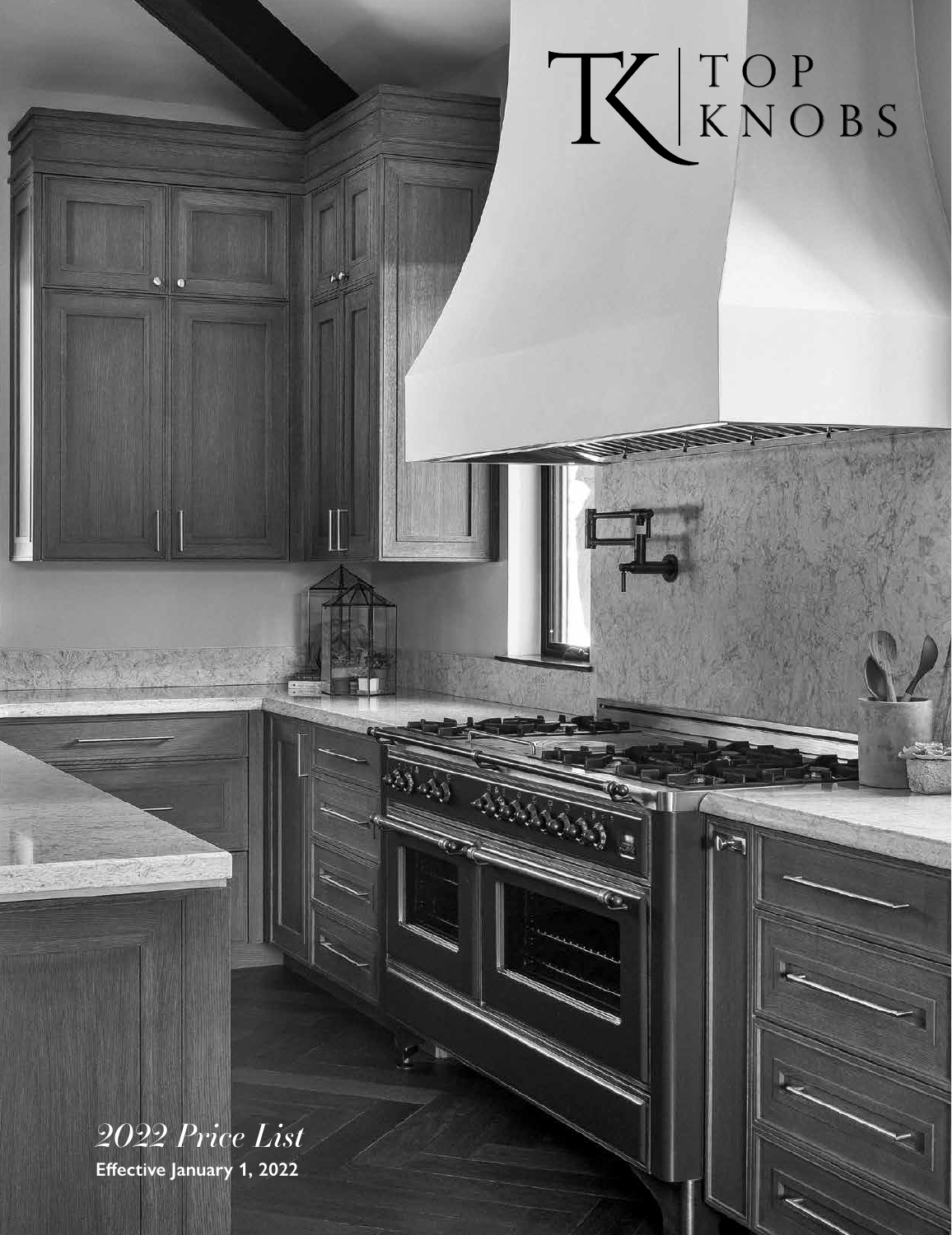# **Top Knobs warrants for the lifetime of the original consumer purchaser that the products will be free from defects in materials and craftsmanship.**

#### OUR LIFETIME WARRANTY

Our lifetime warranty is our statement of confidence to our customers that our products are designed and manufactured to the highest standards in quality, style, appearance and durability. This warranty reflects a tradition of excellence and a commitment to superior manufacturing, innovative design and craftsmanship dedicated to you, our customer. This warranty is our pledge to you that we will proudly stand behind our products for as long as you own it.

This warranty covers any defects in material and craftsmanship, provided that the consumer purchased the products from an authorized distributor of Top Knobs. Top Knobs cannot guarantee the quality or condition of products from distributors who do not agree to meet our high standards, and therefore, no warranty is provided for products from unauthorized sellers. For products purchased before 2010, a one year warranty is applicable. Any of our products purchased in 2010 or after are covered by our lifetime warranty.

## HOW LONG DOES THE COVERAGE LAST?

Products purchased before 2010 shipped with a one year warranty. Products shipped in 2010 and beyond have a Limited Lifetime Warranty. This warranty lasts for the lifetime of the original consumer purchaser as long as you own your Top Knobs product. The warranty is not transferrable. Coverage terminates if you sell or otherwise transfer your Top Knobs product, for example when you sell your home.

#### WHAT WILL TOP KNOBS DO?

At our option, we will repair or replace the defective product, or refund the purchase price of the defective product.

#### WHAT DOES THIS WARRANTY NOT COVER?

This warranty does not apply to products which have been subject to misuse, improper installation, accident, natural disaster, corrosive air, outdoor use, or have been altered. Products may experience changes in appearance due to normal wear and tear. This is especially true for hand-applied finishes like patina finishes and chemically created finishes. Such normal wear and tear is not a defect and is not covered by this warranty. This warranty does not cover any damages or expenses caused by any defective product. See product use and care below.

## HOW DO YOU GET SERVICE?

Consumers need to work through the purchasing dealer. In order to be eligible for service under this warranty you need to:

- 1. Contact Top Knobs at the address below, specifying the defect and providing your contact information;
- 2. Allow Top Knobs to inspect the product at a reasonable time and at a reasonable location; and
- 3. Return the product to Top Knobs within thirty (30) days after being instructed to do so by Top Knobs along with a description of the defect and documentation of being the original consumer purchaser.

#### YOUR RIGHTS UNDER STATE AND OTHER LAW

This warranty gives you specific legal rights, and you may also have other rights which vary from state to state in the United States, province to province in Canada, and from country to country.

> TOP KNOBS 3 MILLENNIUM WAY, BRANCHBURG, NJ 08876

#### PRODUCT USE AND CARE

Our products are designed for indoor use only unless otherwise stated. Products should be cleaned only with a soft, non-abrasive cloth dampened with clean water or a mild dishwashing liquid like Dawn™ and warm water. Please wipe dry with a soft, non-abrasive cloth. Do not use harsh cleaners or waxes to clean the product as these will erode the protective finish and void the warranty. Please do not leave water or soap residue on the product as chemicals or minerals contained within will eventually violate the protective coating and erode the finish.

#### PRODUCT VARIATION

Due to our hand-finished manufacturing process, you will see some lot-to-lot variation. Due to the nature of the finishing process, some products such as those with a hand-applied patina or rust finish will have lot-to-lot variations as to color and/or finish.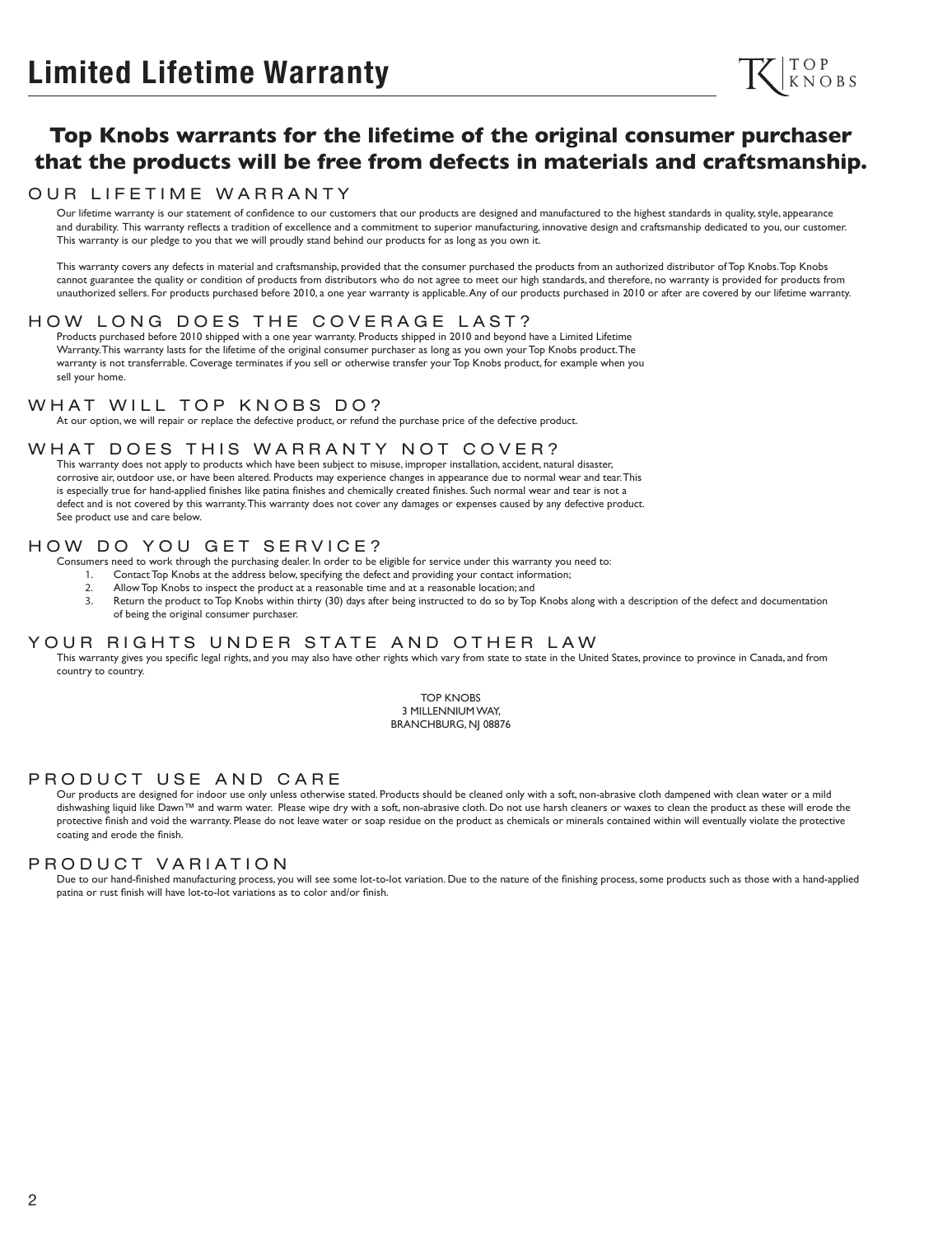

#### ORDERING

#### Orders must be E-Mailed, entered online, faxed, or mailed:

For UPS: Top Knobs For US Mail: Top Knobs

3 Millennium Way 3 Millennium Way Branchburg, NJ 08876 Branchburg, NJ 08876

E-MAIL ORDERS TO: **CustomerService@TopKnobs.com** – Fax Numbers: 888-486-7566 or 908-359-9760 Registered dealers can log in for online ordering, stock check, etc. at www.TopKnobs.com

Customer Service hours are 8:30am to 6:00pm Eastern Time 800-499-9095 or 908-359-6174

- Please provide PO# or job name for your order.
- Please list the full part number and quantity. The part number includes the finish—please do not write in a different finish from that of the product's part number as we can only enter the standard part number.
- All orders are subject to acceptance by Top Knobs.

#### MINIMUM ORDER SIZE

Top Knobs does NOT have a minimum order size.

#### TERMS AND PAYMENT OPTIONS

Open account subject to approval of Top Knobs and meeting payment terms and credit limits. Additional payment options are Visa, MasterCard, American Express, Discover, and C.O.D. in the United States.

Mail payments to: 29770 Network Place Chicago, IL 60673

We reserve the right to terminate an account at any time without notice, for unsatisfactory payment or failure to comply with Top Knobs policies, terms and conditions. Dealership may be terminated for any reason or no reason upon 15 days' notice by fax or mail.

## SALES TAX

Sales tax will be charged unless you provide a resale certificate.

## RETURNS

- Any order correctly filled by Top Knobs but returned by the customer will have a 20% restocking fee for processing the return (this helps cover receiving in the shipment, inspecting each item, repackaging as necessary, restocking each item, and issuing a credit)
- Returns must be packed properly to prevent damage and must be returned in saleable condition. If the return is due to your error, use the form that came packed with the shipment. Please list the Top Knobs order number from the original order, the item part number and quantity, and the reason code.
- If the return is due to our error, please call Customer Service or email **Returns@TopKnobs.com** to obtain an RGA number and UPS call tag for us to pay for the freight back. Specify our order number from the original order when requesting an RGA number. Please write RETURN and the RGA on the exterior of the box, for us to process the package.
- Returns must be processed within 60 days of our invoice date.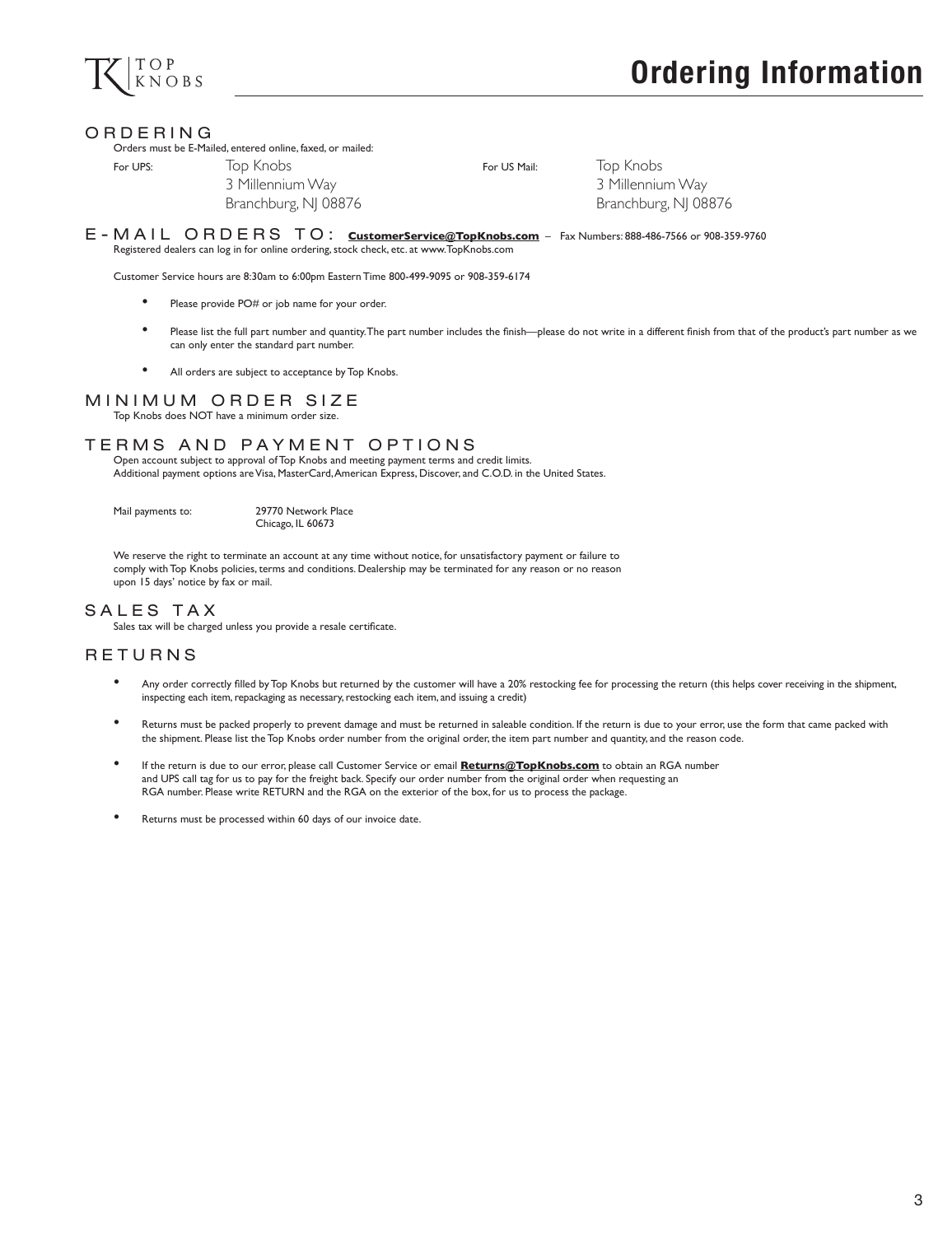## FLAT RATE FREIGHT PROGRAM – UNITED STATES

**ORDERS UNDER \$100:** \$10 flat rate per shipment (\$6.75 freight plus \$3.25 packaging & handling fee)

#### **ORDERS \$100 AND OVER:** \$14 flat rate per shipment (\$10.75 freight plus \$3.25 packaging & handling fee)

New flat rate expedited program (48 contiguous states):

| <b>UPS Service</b> | $<$ \$25 | \$26-\$200 | \$201-\$800 | > \$800          |
|--------------------|----------|------------|-------------|------------------|
| Red (1 day)        | \$40     | \$55       | \$80        | Call for a quote |
| Blue (2 day)       | \$25     | \$50       | \$70        | Call for a quote |
| Orange (3 day)     | \$15     | \$25       | \$45        | Call for a quote |

- Drop shipments increase freight charges by \$3.75.
- Expedited service orders usually ship the same business day if the order is received by 2:00 pm Eastern Time and your account is current.
- COD orders are billed at regular UPS rates and do not qualify for the flat rate freight program.

#### ADDITIONAL SHIPMENT OPTIONS

Also available but not included in our new expedited flat rate program: UPS Next Day Early AM • UPS Next Day Saturday

## FLAT RATE FREIGHT PROGRAM – CANADA

Same as above for ground service, flat rate expedited is not available to Canada. In addition, on orders above \$25 Top Knobs absorbs brokerage and duty fees, and for orders below \$25 the flat rate charge for brokerage and duty is \$10. Taxes remain your responsibility. We do not drop ship to Canada.

#### SHIPMENTS

- All orders are FOB our dock.
- All orders have a \$3.25 packaging & handling fee this fee is incorporated into the listed freight cost on the invoice, rather than being listed separately
- Orders will normally ship within 24 hours
- Any changes or corrections must be made before the order is processed in our warehouse
- Drop shipments increase freight charges by \$3.75
- Incorrect addresses will be charged a \$25 address correction fee
- All orders are shipped UPS Ground unless you specify a different method of shipment
- Claims on shipments must be made within 30 days of receipt
- It is your responsibility to verify the accuracy of items received before installation please check product inside box before you send it to the job site
- Package Refusal or Return to Sender Fee \$16.00 per Shipment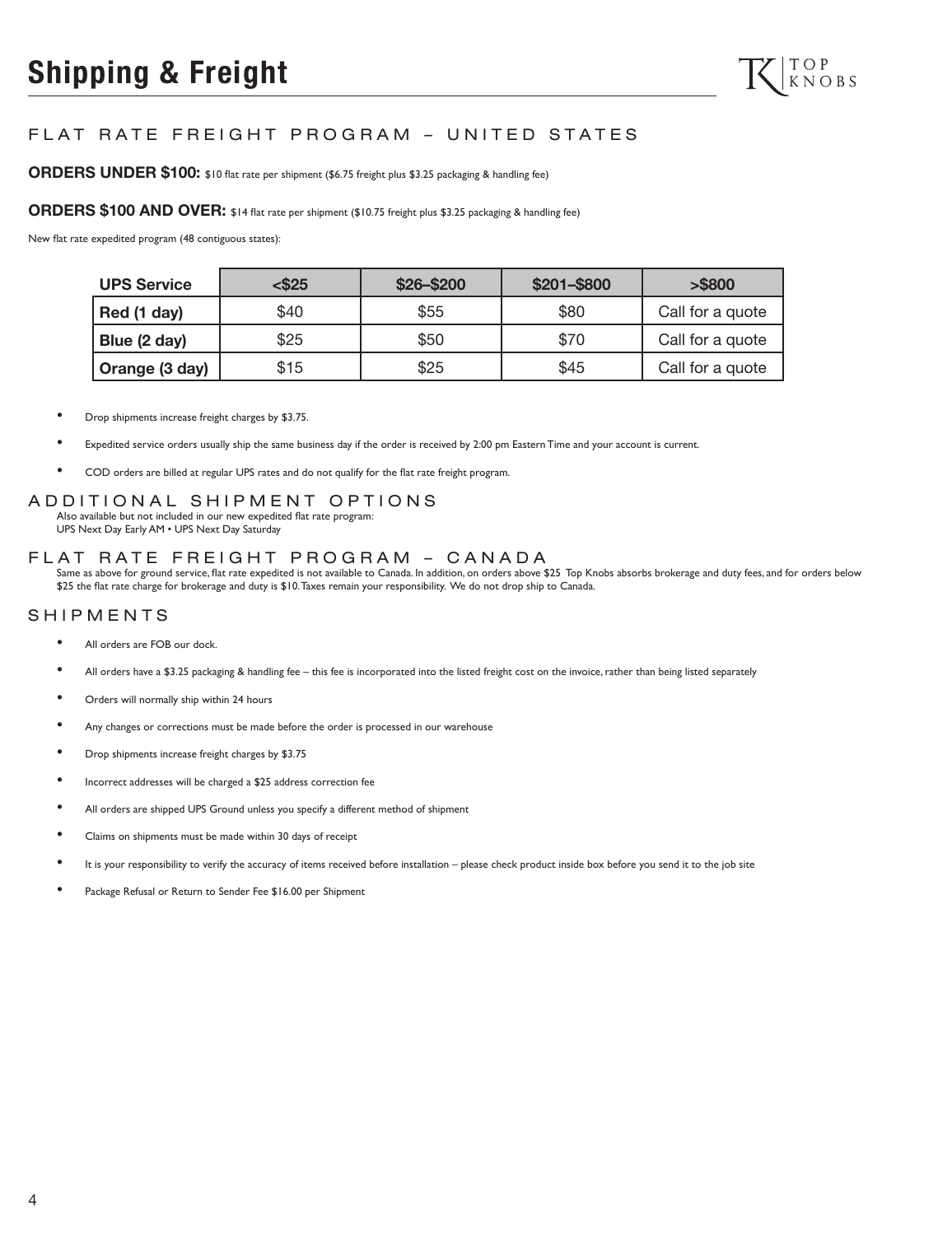

## **Please visit our website at www.TopKnobs.com**

#### FEATURES OF THE TOP KNOBS DEALER WEBSITE

- Place orders online 24/7
- View inventory status by part number
- View pricing
- Confirm shipments
- Use invoices listed on the website to get tracking numbers on shipments
- Get freight costs after shipment (if not using the flat rate freight program)
- View invoices and statements

## DIFFERENT VIEWING/ACTION PRIVILEGES ASSIGNED BY YOU

Your administrator can allow or restrict viewing / action privileges for your staff, designating those who can and cannot place orders, view invoices, view statements, etc.

#### TO VIEW THE TOP KNOBS DEALER WEBSITE

View our website at www.TopKnobs.com and click on the person icon at the top right of the homepage. Click on "Dealer Login" and enter your Top Knobs account number, and enter the password we have provided to you. For first time use, select "Change Password", and a link will be sent to the email address we have on file for the account.

# **Commercial Projects**

#### ARE YOU BIDDING A COMMERCIAL PROJECT?

Top Knobs supports our showroom dealers. Our Commercial Projects Group is dedicated full-time to assisting our dealers with their bids for commercial projects.

#### QUALIFYING PROJECTS

Our Commercial Projects Group can assist dealers with projects that meet the following criteria:

- Quantities of 250 pieces or more for decorative hardware
- Quantities of 100 pieces or more for projects with only Bath Accessories or Appliance Pulls
- Can be multiple part numbers but the combined quantity must meet the above minimums of 250 pieces or 100 pieces (Bath / Appliance Accessories) for the same project
- Does not apply to stocking orders, etc. only for installation projects
- Examples of qualifying projects include multi-family housing, condo projects, assisted living facilities, hotels and resorts, medical offices, retail store fixtures, mansions, etc.

## SERVICES PROVIDED BY OUR COMMERCIAL PROJECTS GROUP

- Price quotes
- **Samples**
- **Specifications**
- Delivery quotes
- **Expedited delivery**

#### TO CONTACT OUR COMMERCIAL PROJECTS GROUP

E-Mail: CommercialProjects@TopKnobs.com Phone: 800-499-9095 or 908-359-6174

Fax Numbers: 888-486-7566 or 908-359-9760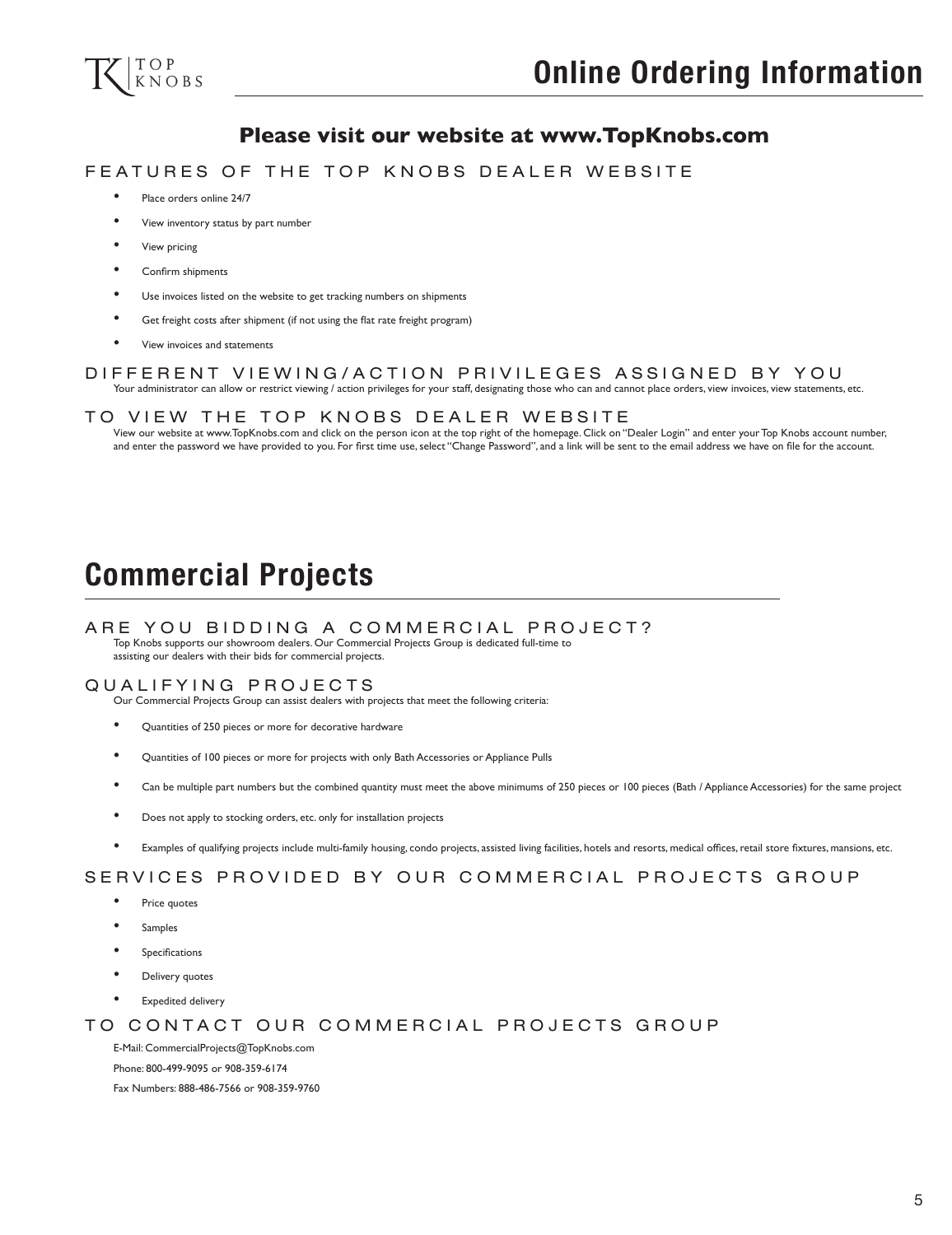# **Free Sample Program**



- Up to 3 Free Samples per sample order
- Free Samples of most knobs
- Free Samples of most Pulls that are less than 7 inches center-to-center
- Must be different part numbers, but can be same shape, different finishes
- Samples are FREE whether they are a \$4 product or a \$30 product
- Top Knobs charges a packaging, shipping and handling charge of \$5 per sample (\$5 for 1 sample, \$10 for 2 samples, \$15 for 3 samples)
- Don't return the samples to us. They are yours to keep.
- Samples ship via U.S. Post Office from our California warehouse
- This Free Sample Program is valid in the United States and Canada
- Drop-ships are OK and no signature is required
- Order samples as often as you need them! We want to help you close Top Knobs sales!
- Agree to not sell the samples to customers if this program is abused we will have to discontinue it

## TO PLACE AN ORDER FOR FREE SAMPLES:

- Order as usual and send in by fax or e-mail as usual
- 2. Write FREE SAMPLE ORDER on the order so Customer Service knows to not charge for the samples
- 3. Upgrading freight from USPO to UPS Red or UPS Blue is fine, but at your additional cost
- 4. List the name of your customer receiving the samples (we want to be able to follow up with you and confirm that this program of providing Free Samples helps you close more Top Knobs sales)
- 5. Orders for Free Samples must be stand-alone separate orders, not combined with other products
- 6. Free Samples cannot be processed through our dealer login

#### NO RESTOCK FEE SAMPLE PROGRAM FOR LARGE PULLS AND FOR BATH ACCESSORIES Applies to Pulls and Appliance Pulls that are 7" center-to-center and larger, and applies to Bath Accessories

- 
- 1. Write "Dealer Sample" on the order
- 2. Let the designer and/or end-user customer see and feel the quality of a Top Knobs product
- 3. Keep any samples you want, and return unwanted samples to Top Knobs for credit (must contact Customer Service for RMA in advance)
- 4. Top Knobs will not charge a restock fee on orders designated as Sample orders, if the samples are received back at Top Knobs within 30 days
- 5. Credit will be issued assuming the samples are undamaged
- 6. You pay Flat Rate freight charges out. Freight back is arranged by you at your cost

#### SHOWROOM VIGNETTE DISPLAY DISCOUNT

Top Knobs will provide products at a deep discount for use on kitchen and bathroom vignettes installed in your showroom. To take advantage of our Showroom Vignette Display Discount, please send in your order to CustomerService@TopKnobs.com and write "Showroom Display" boldly on the order. Top Knobs reserves the right to limit Showroom Display orders. We appreciate being considered for display on your vignettes!